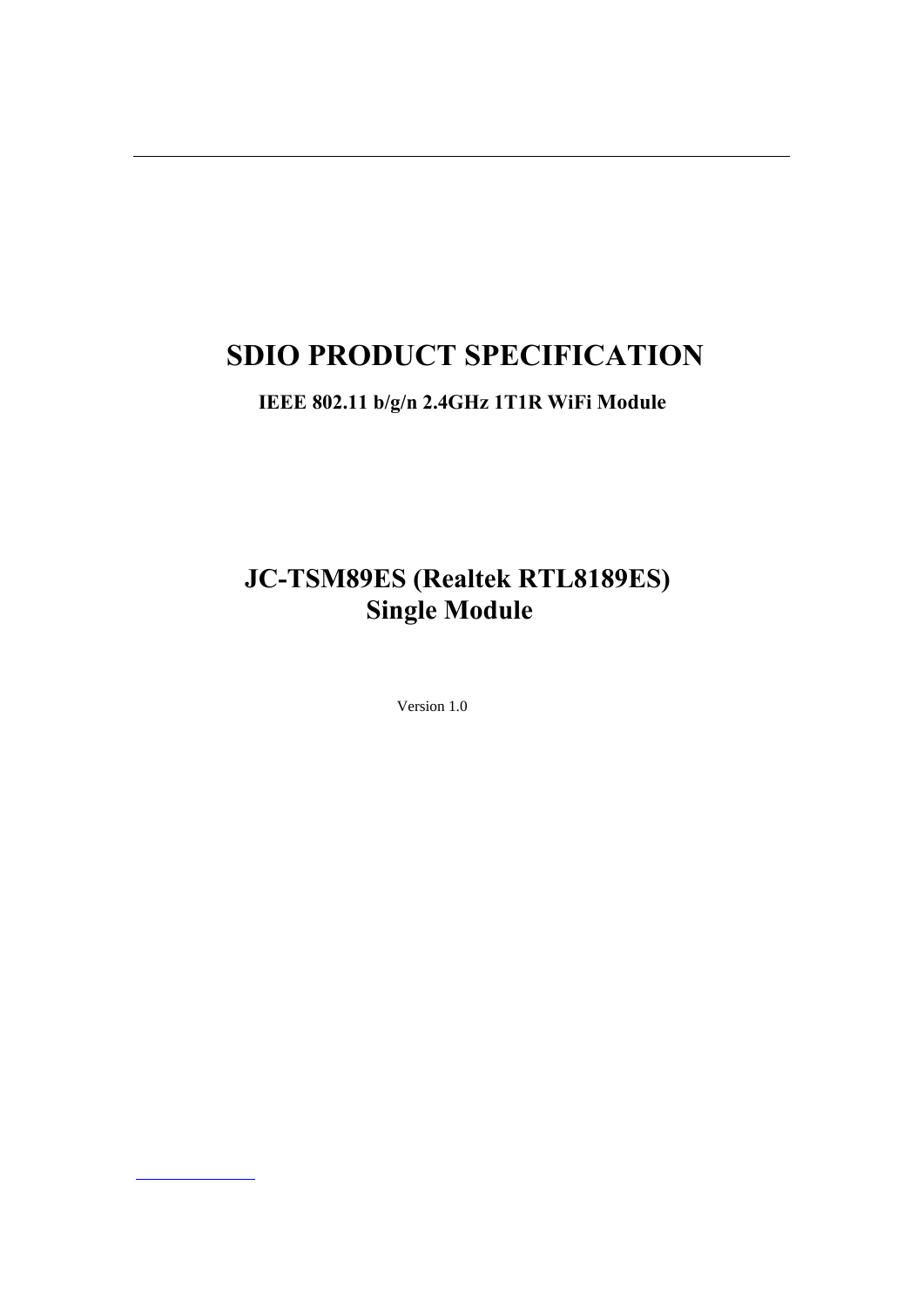# **General Description**

The Realtek RTL8189ES is a highly integrated single-chip 802.11n Wireless LAN (WLAN) network SDIO interface (SDIO 1.1/ 2.0/ 3.0 compliant) controller. It is a WLAN MAC, a 1T1R capable WLAN baseband, and WLAN RF in a single chip. The RTL8189ES provides a complete solution for a high throughput performance integrated wireless LAN device.

The RTL8189ES WLAN baseband implements Orthogonal Frequency Division Multiplexing (OFDM)with 1 transmit and 1 receive path and is compatible with the IEEE 802.11n specification. Features include one spatial stream transmission, short guard interval (GI) of 400ns, spatial spreading, and transmission over20MHz and 40MHz bandwidth.

For legacy compatibility, Direct Sequence Spread Spectrum (DSSS), Complementary Code Keying (CCK)and OFDM baseband processing are included to support all IEEE 802.11b and 802.11g data rates.Differential phase shift keying modulation schemes, DBPSK and DQPSK with data scrambling capability,are available, and CCK provides support for legacy data rates, with long or short preamble. The high-speed FFT/IFFT paths, combined with BPSK, QPSK, 16QAM, and 64QAM modulation of the individual subcarriers and rate compatible punctured convolutional coding with coding rate of 1/2, 2/3, 3/4, and 5/6,provide higher data rates of 54Mbps and 150Mbps for IEEE 802.11g and 802.11n OFDM respectively.

The RTL8189ES WLAN Controller builds in an enhanced signal detector, an adaptive frequency domain equalizer, and a soft-decision Viterbi decoder to alleviate severe multi-path effects and mutual interference in the reception of multiple streams. Robust interference detection and suppression are provided to protect against Bluetooth, cordless phone, and microwave oven interference.

Efficient IQ-imbalance, DC offset, phase noise, frequency offset, and timing offset compensations are provided for the radio frequency front-end. Selectable digital transmit and receive FIR filters are provided to meet transmit spectrum mask requirements and to reject adjacent channel interference, respectively.

The RTL8189ES WLAN Controller supports fast receiver Automatic Gain Control (AGC) with synchronous and asynchronous control loops among antennas, antenna diversity functions, and adaptive transmit power control function to obtain the better performance in the analog portions of the transceiver.

The RTL8189ES WLAN MAC supports 802.11e for multimedia applications, 802.11i for security, and 802.11n for enhanced MAC protocol efficiency. Using packet aggregation techniques such as A-MPDU with BA and A-MSDU, protocol efficiency is significantly improved. Power saving mechanisms such as Legacy Power Save, and U-APSD, reduce the power wasted during idle time, and compensates for the extra power required to transmit OFDM. The RTL8189ES provides simple legacy and 20MHz/40MHz co-existence mechanisms to ensure backward and network compatibility.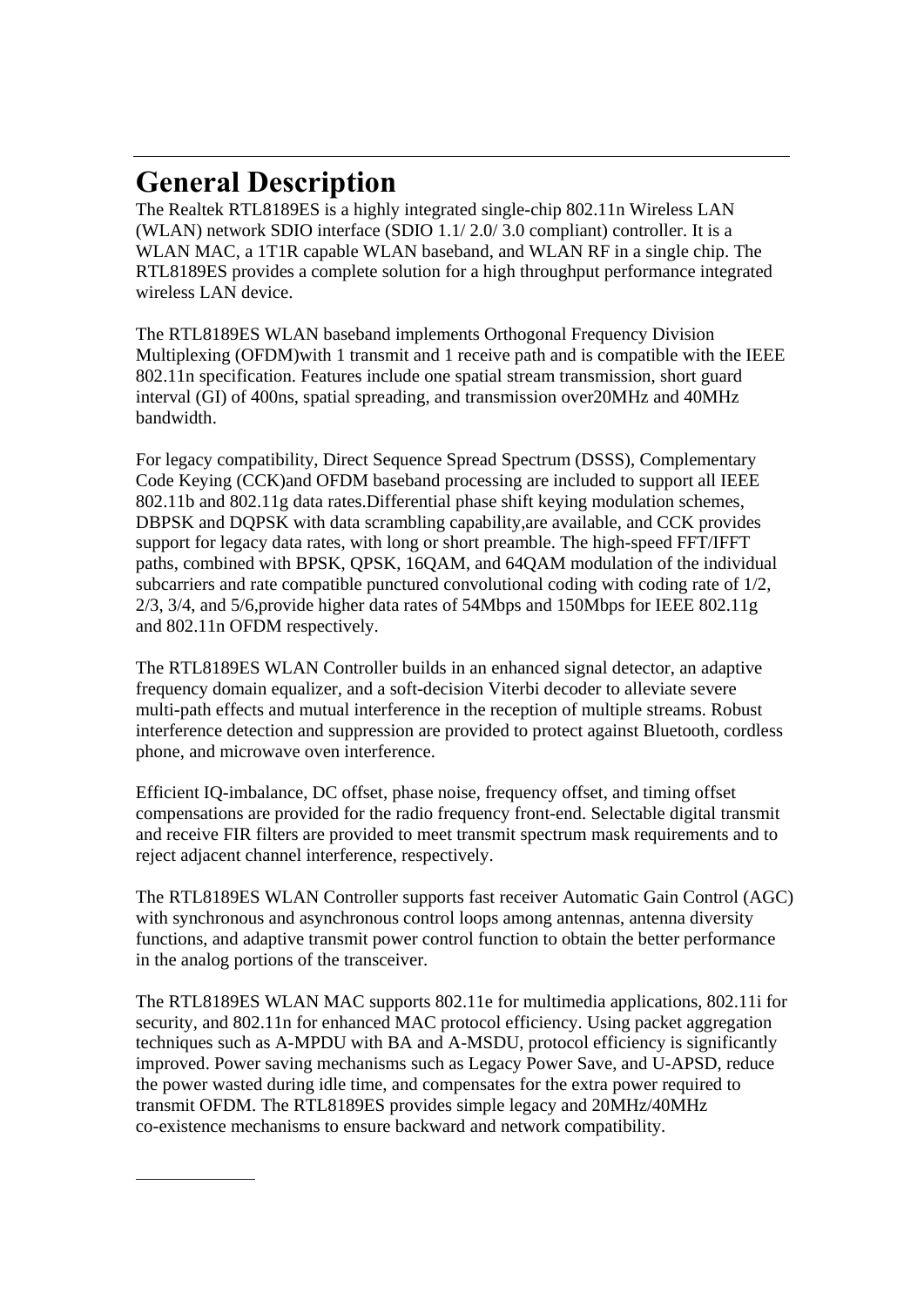# **Features**

| General                                      | <b>WLAN MAC Features</b>                  |
|----------------------------------------------|-------------------------------------------|
| 32-pin QFN                                   | Frame aggregation for increased MAC       |
| CMOS MAC, Baseband PHY, and RF in a          | efficiency (A-MSDU, A-MPDU)               |
| single chip for IEEE $802.11b/g/n$           | Low latency immediate High-Throughput     |
| compatible WLAN                              | Block Acknowledgement (HT-BA)             |
| Complete 802.11n solution for 2.4GHz         | PHY-level spoofing to enhance legacy      |
| band                                         | compatibility                             |
| 72.2Mbps receive PHY rate and 72.2Mbps       | Power saving mechanism                    |
| transmit PHY rate using 20MHz bandwidth      | Channel management and co-existence       |
| 150Mbps receive PHY rate and 150Mbps         | <b>Transmit Opportunity (TXOP) Short</b>  |
| transmit PHY rate using 40MHz bandwidth      | Inter-Frame Space (SIFS) bursting for     |
| Compatible with 802.11n specification        | higher multimedia bandwidth               |
| Backward compatible with 802.11b/g           | <b>WLAN PHY Features</b>                  |
| devices while operating in 802.11n mode      | IEEE 802.11n OFDM                         |
| <b>Host Interface</b>                        | One Transmit and one Receive path (1T1R)  |
| Complies with SDIO 1.1/2.0/3.0 for           | 20MHz and 40MHz bandwidth                 |
| WLAN with clock rate up to 100MHz            | transmission                              |
| GSPI interface for configurable endian for   | Short Guard Interval (400ns)              |
| <b>WLAN</b>                                  | DSSS with DBPSK and DQPSK, CCK            |
| <b>Standards Supported</b>                   | modulation with long and short preamble   |
| IEEE 802.11b/g/n compatible WLAN             | OFDM with BPSK, QPSK, 16QAM, and          |
| IEEE 802.11e QoS Enhancement (WMM)           | 64QAM modulation.                         |
| 802.11i (WPA, WPA2). Open, shared key,       | Convolutional Coding Rate: 1/2, 2/3, 3/4, |
| and pair-wise key authentication services    | and $5/6$                                 |
| Selectable receiver FIR filters              | Maximum data rate 54Mbps in 802.11g and   |
| Programmable scaling in transmitter and      | 150Mbps in 802.11n                        |
| receiver to trade quantization noise against | Switch diversity for DSSS/CCK             |
| increased probability of clipping            | Hardware antenna diversity in per packet  |
| <b>Fast receiver Automatic Gain Control</b>  | base                                      |
| (AGC)                                        | On-chip ADC and DAC                       |
|                                              | <b>Peripheral Interfaces</b>              |
|                                              | General Purpose Input/Output (8 pins)     |
|                                              | One configurable LED pins                 |
|                                              |                                           |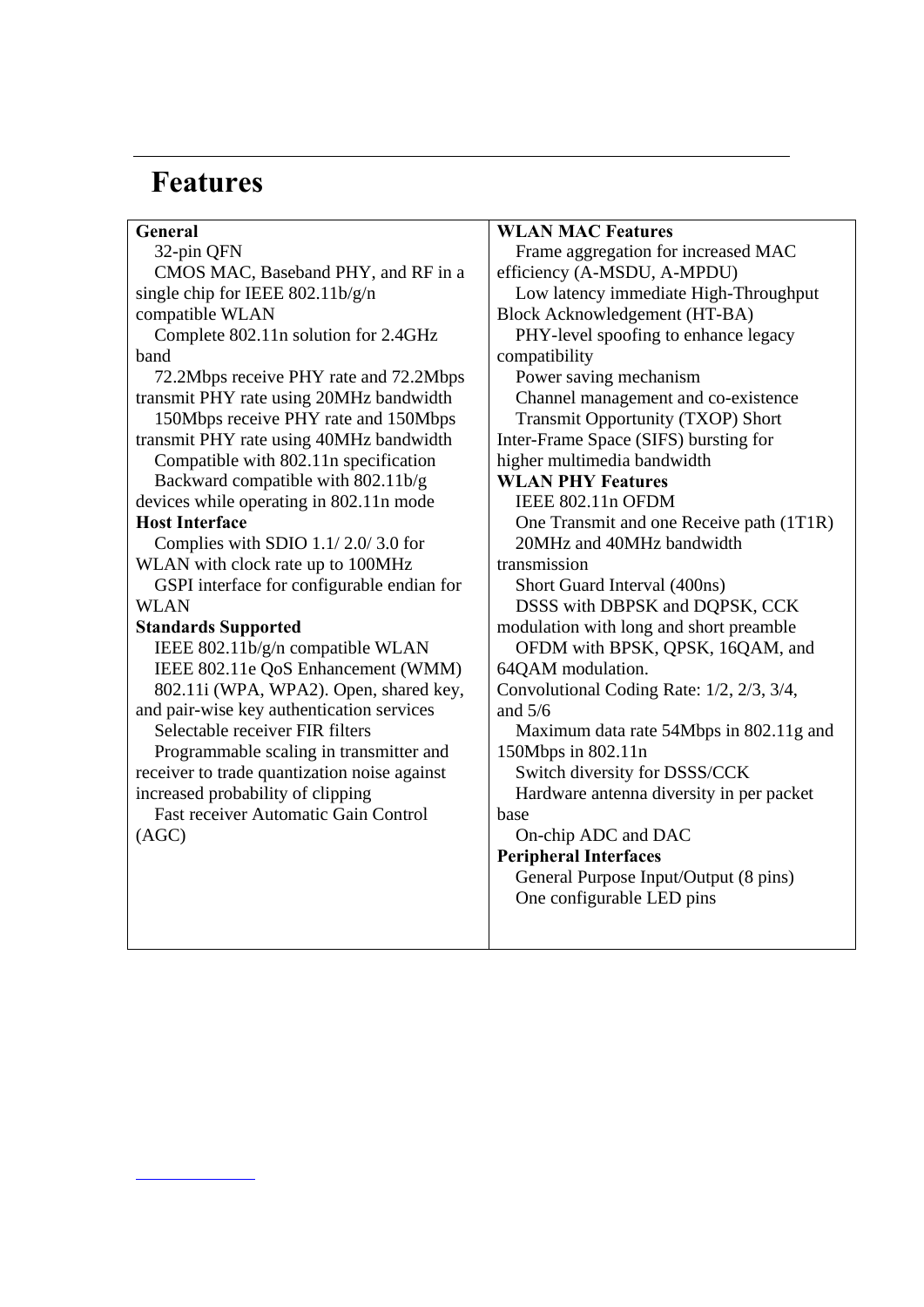## **PRODUCT SPECIFICATIONS**

**Main chipset** 

**WiFi Single Chip: Realtek RTL8189ES**

Functional Specifications

|                              | WiFi:                                                                                                     |
|------------------------------|-----------------------------------------------------------------------------------------------------------|
| <b>Standards</b>             | IEEE 802.11b, IEEE 802.11g, Draft IEEE 802.11n, IEEE 802.11d,<br>IEEE 802.11e, IEEE 802.11h, IEEE 802.11i |
| <b>Bus Interface</b>         | <i>WiFi: GSPI/SDIO</i>                                                                                    |
| <b>Form Factor</b>           | $L^*W^*H = 14mm^*12.5mm^*1.6mm$ +-0.2mm                                                                   |
|                              | 802.11b:                                                                                                  |
|                              | 11, 5.5, 2, 1 Mbps                                                                                        |
|                              | 802.11g: 54, 48, 36, 24, 18, 12, 9, 6 Mbps                                                                |
|                              | 802.11n:                                                                                                  |
| <b>Data Rate</b>             | MCS 0 to 7 for HT20MHz                                                                                    |
|                              | MCS 0 to 7 for HT40MHz                                                                                    |
|                              | BT:                                                                                                       |
|                              | WiFi:                                                                                                     |
| <b>Media Access Control</b>  | CSMA/CA with ACK BT:                                                                                      |
|                              | AFH, Time Division                                                                                        |
|                              | 802.11b:                                                                                                  |
|                              | CCK, DQPSK, DBPSK                                                                                         |
|                              | 802.11g: 64 QAM, 16 QAM, QPSK, BPSK 802.11n:                                                              |
| <b>Modulation Techniques</b> |                                                                                                           |
|                              |                                                                                                           |
|                              | 64 QAM, 16 QAM, QPSK, BPSK                                                                                |
| <b>Network Architecture</b>  | WiFi:                                                                                                     |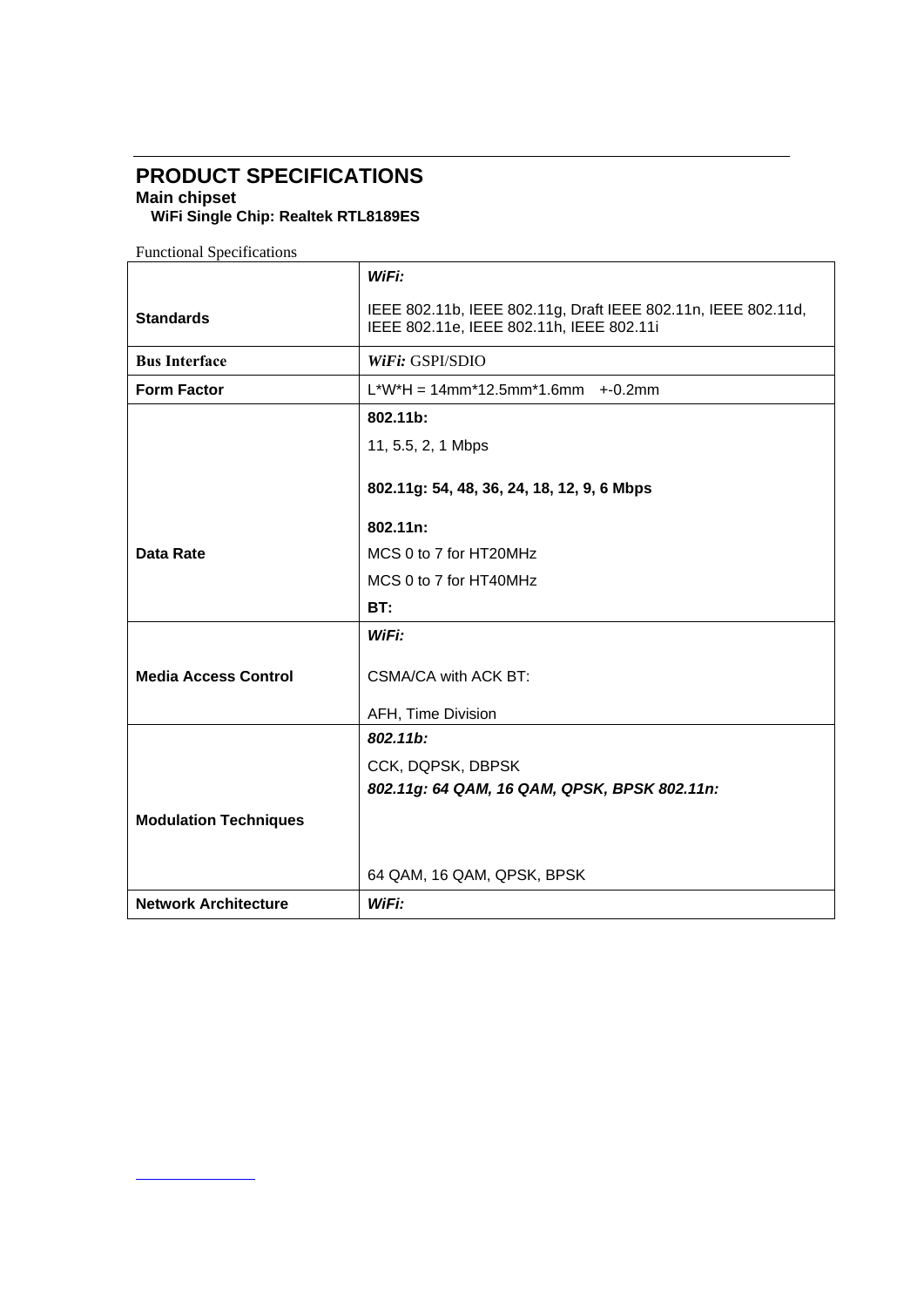|                                                          | Ad-hoc mode (Peer-to-Peer)                             |                            |                                                                |
|----------------------------------------------------------|--------------------------------------------------------|----------------------------|----------------------------------------------------------------|
|                                                          | Infrastructure mode                                    |                            |                                                                |
|                                                          | <b>Scatter Net</b>                                     |                            |                                                                |
|                                                          | WiFi 2.4GHz:                                           |                            |                                                                |
|                                                          | 11: (Ch. 1-11) - United States                         |                            |                                                                |
|                                                          |                                                        |                            |                                                                |
| <b>Operating Channel</b>                                 | 13: (Ch. 1-13) - Europe 14: (Ch. 1-14) - Japan         |                            |                                                                |
| <b>Frequency Range</b>                                   | $2.400$ GHz ~ 2.4835 GHz                               |                            |                                                                |
|                                                          | 802.11b@11Mbps<br>17dBm                                | 802.11g@6Mbps<br>16dBm     | 802.11n 16dBm (MCS<br>$0_H$ T20)                               |
| <b>Transmit Output Power - 1x1</b><br>(Tolerance: ±1dBm) |                                                        | 802.11g@54Mbps<br>15dBm    | 13dBm (MCS 7_HT20)<br>13dBm (MCS 0_HT40)<br>13dBm (MCS 7 HT40) |
|                                                          |                                                        |                            |                                                                |
|                                                          | 802.11b@11Mbps<br>$-84dBm$                             | 802.11g@54Mbps<br>$-73dBm$ | 802.11n - 69dBm (MCS<br>7_HT20)                                |
| <b>Receiver Sensitivity</b>                              |                                                        |                            | -66dBm (MCS 7_HT40)                                            |
|                                                          |                                                        |                            |                                                                |
|                                                          | WiFi:                                                  |                            |                                                                |
|                                                          | WPA, WPA-PSK, WPA2, WPA2-PSK, WEP 64bit & 128bit, IEEE |                            |                                                                |
| <b>Security</b>                                          | 802.11x, IEEE 802.11i BT:                              |                            |                                                                |
|                                                          | Simple Paring                                          |                            |                                                                |
| <b>Operating Voltage</b>                                 | 3.3 V ±9% I/O supply voltage                           |                            |                                                                |
| <b>OS supported</b>                                      | Windows XP/Win7/Linux/Android                          |                            |                                                                |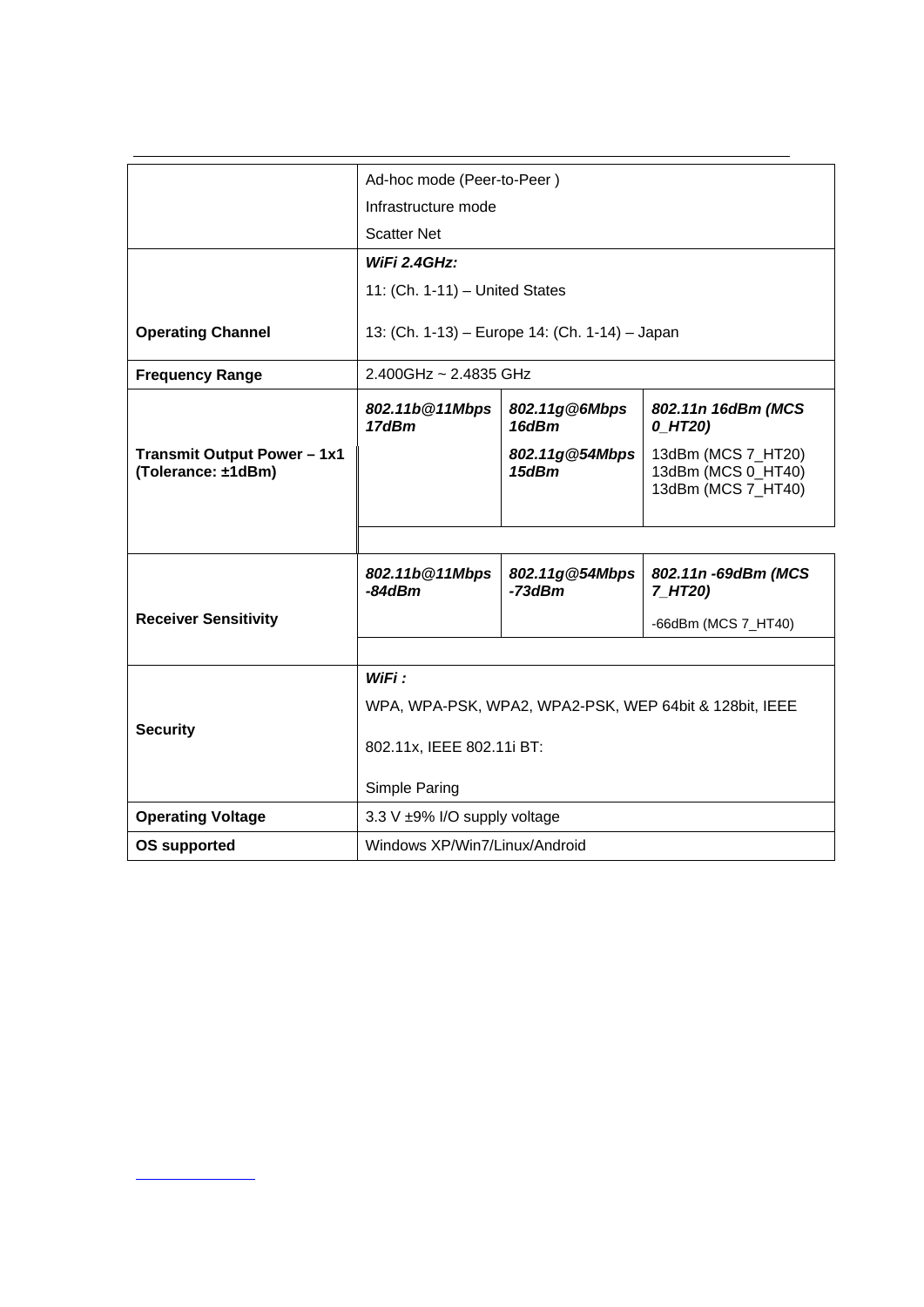| <b>Power Consumption (3.3V)</b><br>(Typical) | WiFi :<br><b>TX Mode: (Conituous mode)</b><br>65mA (MCS7/BW40/13dBm)<br><b>RX Mode: (Conituous mode)</b><br>40mA (MCS7/BW40/-60dBm)<br><b>Associated Idle:</b><br>4 <sub>m</sub> A<br><b>Unassociated Idle:</b><br>2.9 <sub>m</sub> A<br><b>RF</b> disable Mode:<br>3 <sub>m</sub> A |
|----------------------------------------------|--------------------------------------------------------------------------------------------------------------------------------------------------------------------------------------------------------------------------------------------------------------------------------------|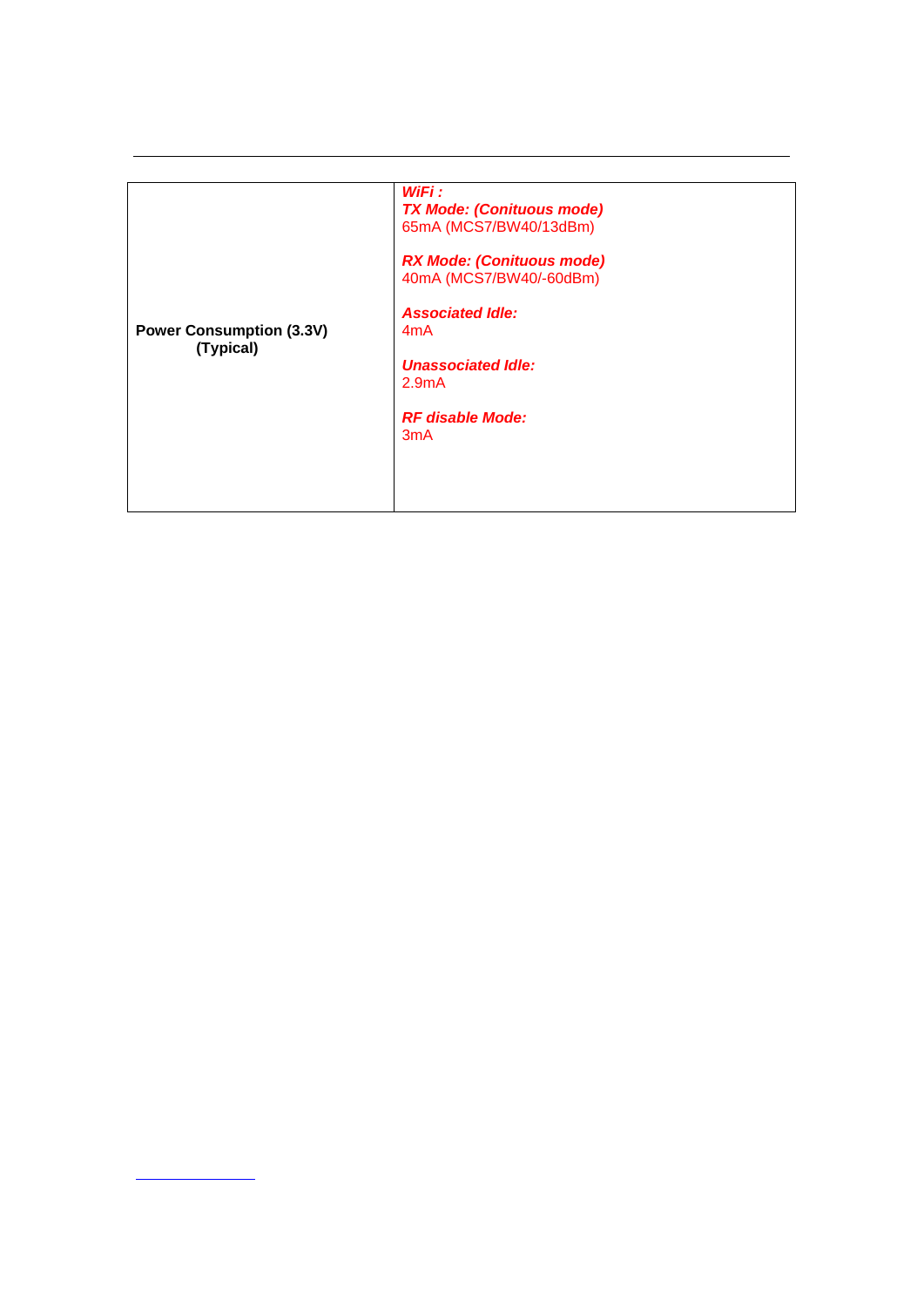| <b>Mechanical</b> |        |                                                                    |        |
|-------------------|--------|--------------------------------------------------------------------|--------|
|                   | Length | Width                                                              | Height |
| Dimensions (mm)   | 14     | 12.5                                                               |        |
|                   |        | $(Tolerance:±0.2mm)$   $(Tolerance:±0.2mm)$   $(Tolerance:±0.2mm)$ |        |



Fig.1 Top Layer (Top View)



Fig.2 Size chart (Top View)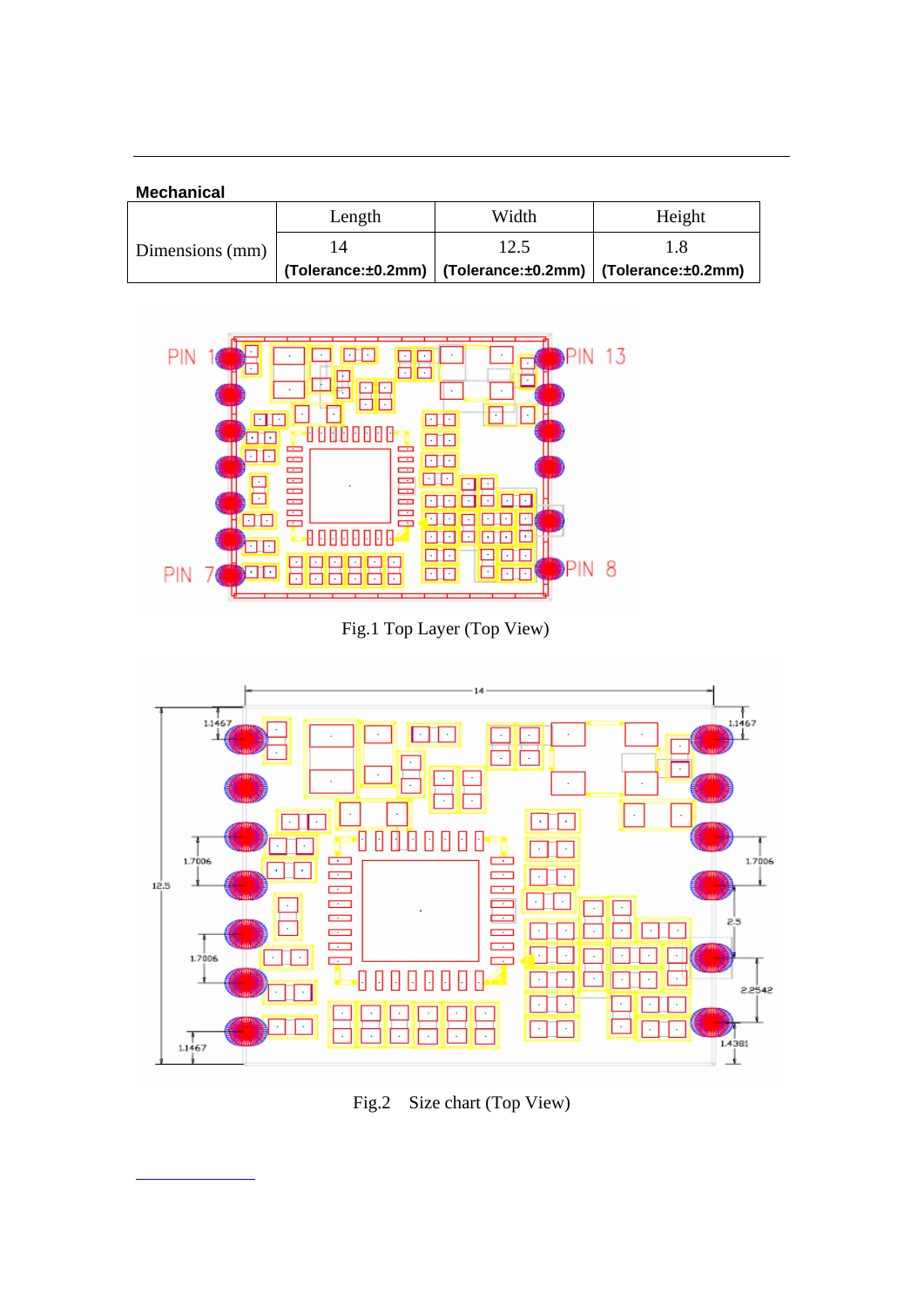

 *Default this module only require 3.3V single power source and core voltage generated by internal voltage regulator.*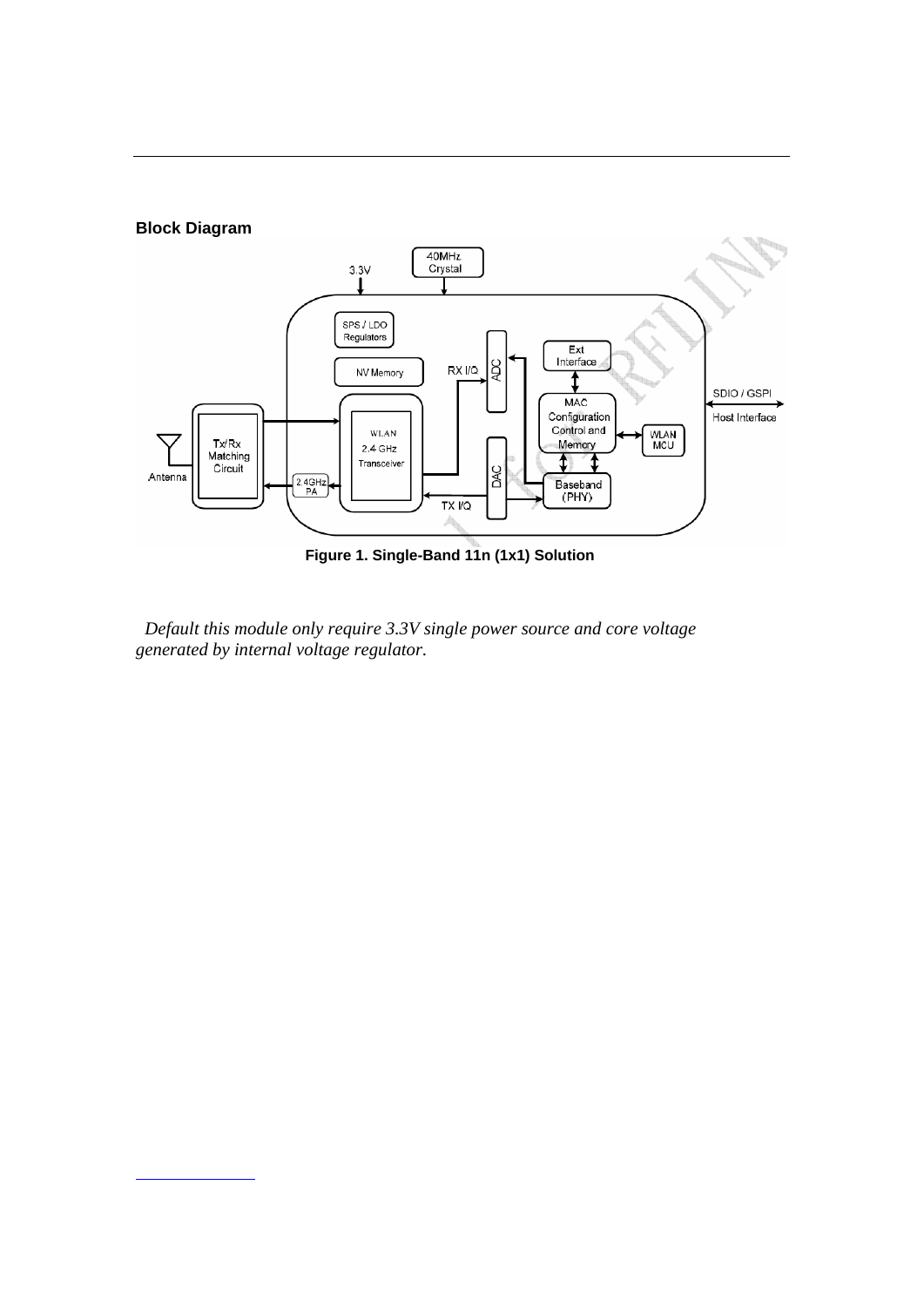| <b>MODULE PIN ASSIGNMENT</b> |                   |            |                                                                                                                    |
|------------------------------|-------------------|------------|--------------------------------------------------------------------------------------------------------------------|
| <b>Pin</b>                   | Function          | <b>Pin</b> | <b>Function</b>                                                                                                    |
|                              | <b>SD CMD</b>     | 8          | <b>GND</b>                                                                                                         |
| $\overline{2}$               | SD <sub>D3</sub>  | 9          | <b>RF</b>                                                                                                          |
| $\mathbf{3}$                 | SD <sub>D2</sub>  | 10         | <b>WAKE</b>                                                                                                        |
| $\boldsymbol{4}$             | SD <sub>D1</sub>  | 11         | <b>VDIO</b><br>VDD for SDIO Pin, the power supply is same<br>as the signal level of<br>SDIO bus $(3.3V \sim 1.8V)$ |
| 5                            | SD D <sub>0</sub> | $12 \,$    | VDD33                                                                                                              |
| 6                            | <b>SD CLK</b>     | 13         | <b>CS</b>                                                                                                          |
|                              | <b>GND</b>        |            |                                                                                                                    |

## **Module PIN feet definition figure**



**WIFI\BT RF Circuit reference pictures** 



注:以上 RF 走线要做 50 欧的阻抗,走线不能走 90 度,单走线不能长于 15MM。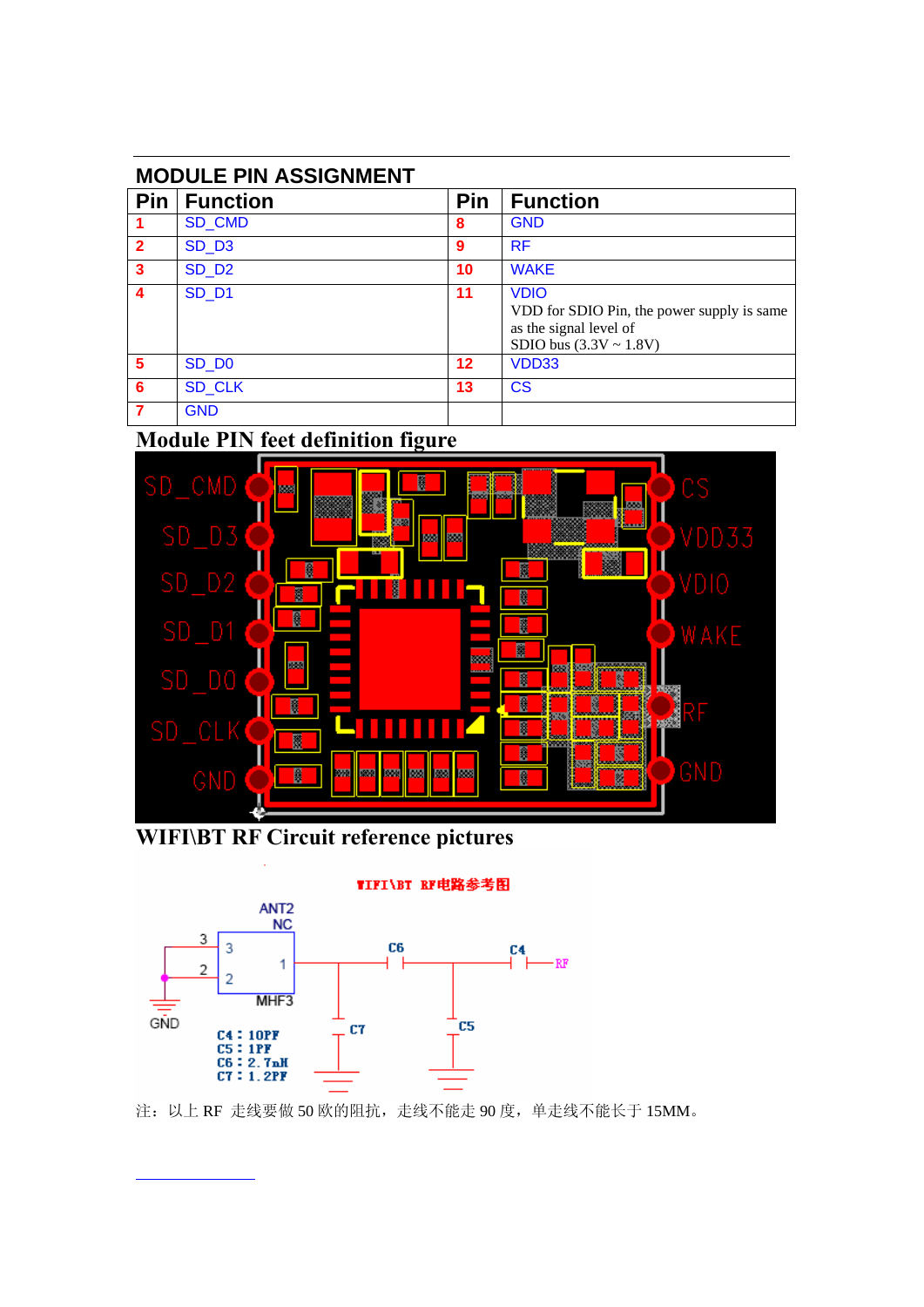

### **SDIO interface Circuit reference pictures**

### **CS WAKE Reference circuits**



CS, WAKE config.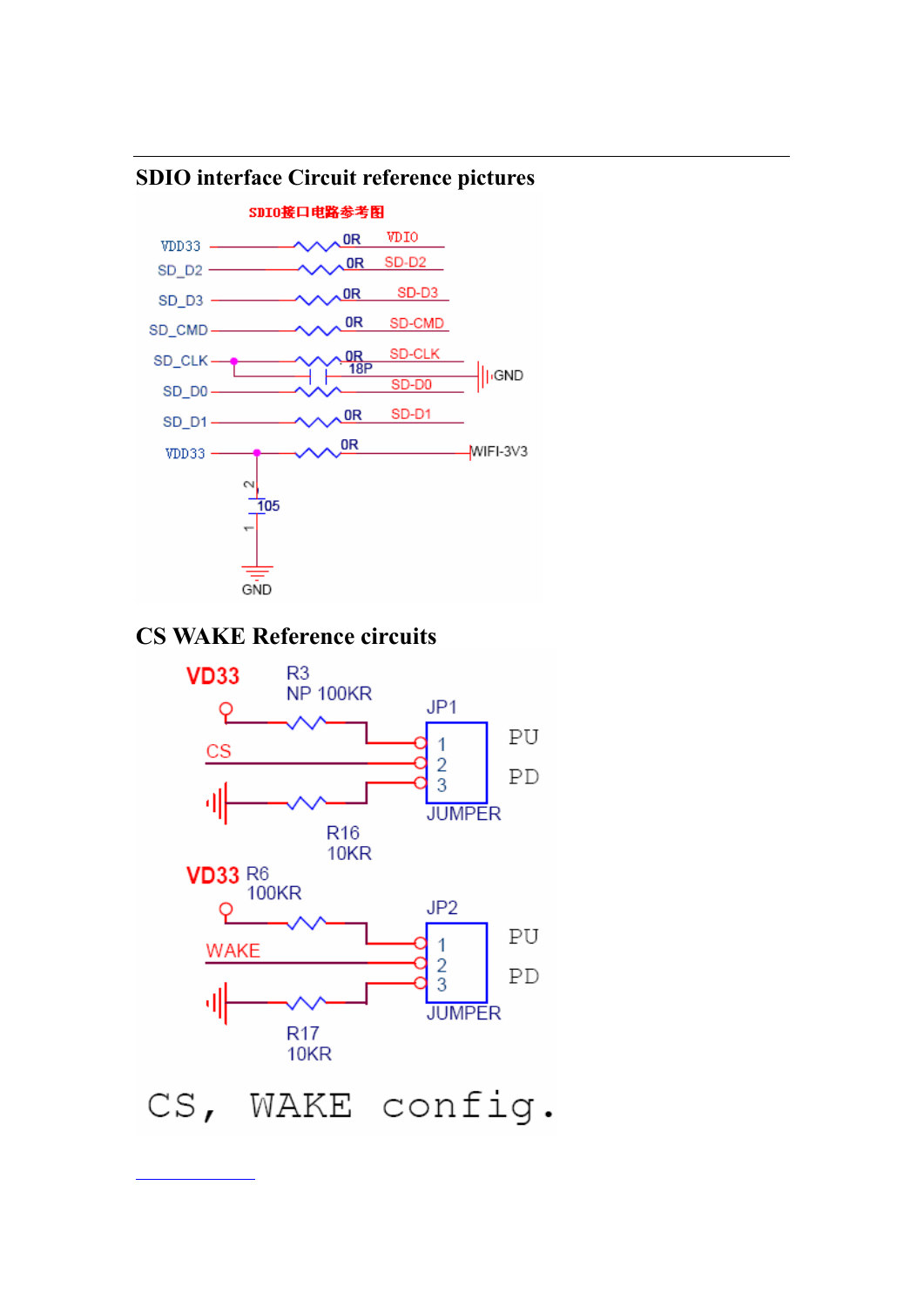### **Recommended Reflow Profile**

Referred to IPC/JEDEC standard. Peak Temperature : <250°C Number of Times : ≤2 times